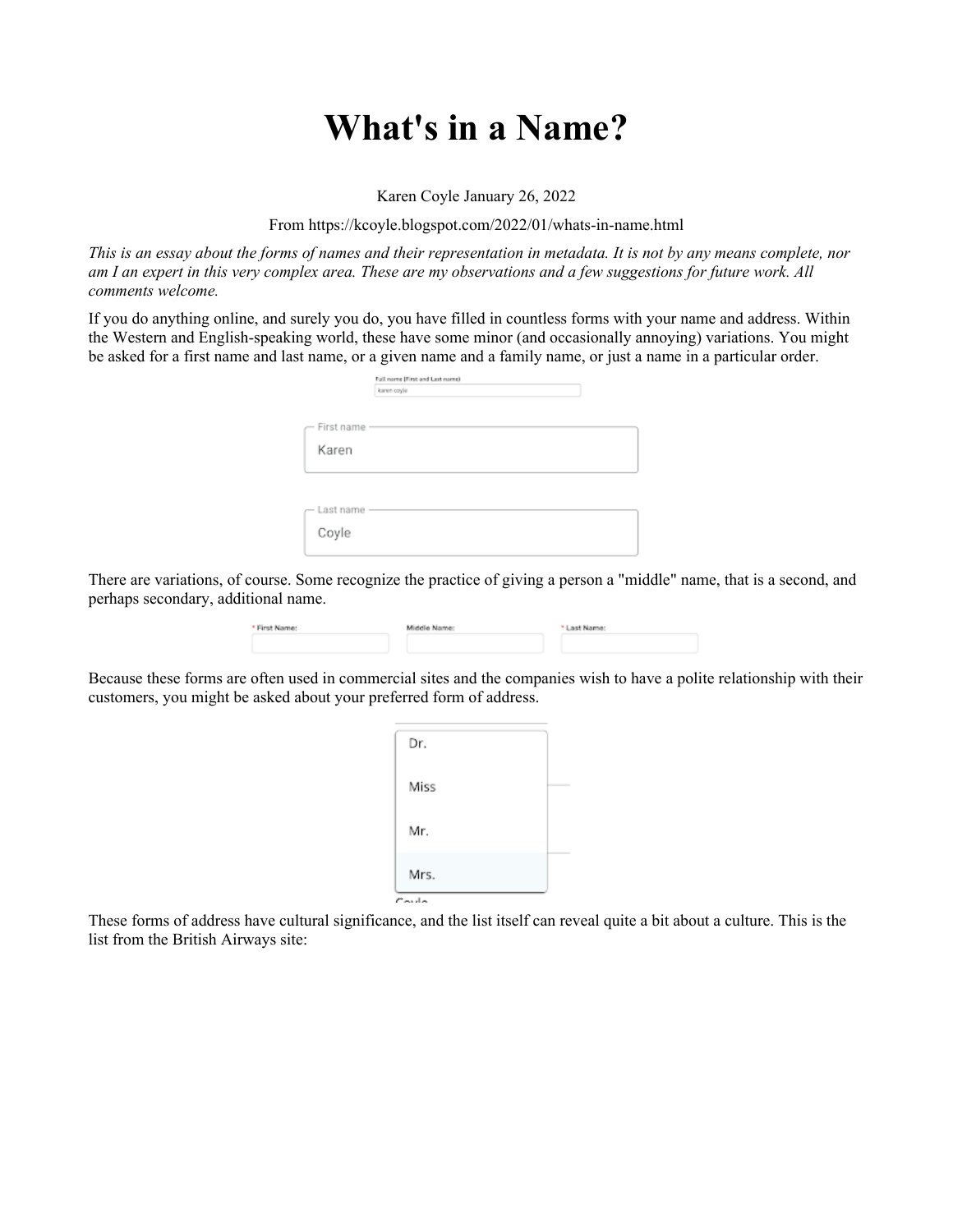

We'll come back to some of these below.

The above examples come from commerce sites. The use of names at those sites are mostly social. Even on a site like a bank, the name has only a minor role in regards to identification because security relies on user names, passwords, and two-factor identification. Names themselves are poor identifiers because they are far from unique across a population. Even if you think you have an unusual name, you will find others with your name in the vastness of the Internet.\*

If you think about times that you've been on the phone with some bank or service, they invariably ask you to provide a telephone number, an email address, or a unique identifier like a social security number as a way to identify you. Only after they have located a record with that identifier do they use your name as both a confirmation that you've given (and they've entered) the correct number, but also so that they can cheerily refer to you by your name.

#### **Names in Cultural Heritage**

Where commercial organizations use names to effect a relationship with their current customers, cultural heritage institutions have a different set of needs. They often cover not only names of modern persons but persons worldwide and of previous eras. An organization must be able to encode this full range of names in a way that is useful today but that is, to the extent possible, faithful to the cultural and historical context of the person. Royalty, religious figures, even characters in mythology all have a very tender place in their respective cultures. To treat them otherwise is to dismiss their cultural importance. You wouldn't want to provide metadata for Benedict XVI without also including that his title and his role in the church is "Pope". You most certainly would not simply name him "Joseph Ratzinger" unless you were giving a very specific, pre-Pope, context. I don't know what name Queen Elizabeth II would provide when signing up for an Amazon account ("Elizabeth Windsor"?) as there is unlikely to be an input box appropriate for her royal name, but culturally and historically she is Elizabeth II, Queen of Great Britain.

There is also the question of giving people their due rank in whatever hierarchy the particular culture values. As you can see with the example above for the list of the titles offered by British Airlines, whereas US-based airlines limit the titles to Mr., Mrs., Ms. and Dr., that titles of nobility are important in the UK. We can presume that to "mis-title" a person would be a social *faux pas* in most cultures, but there is also a historical context included in titles that one would not want to lose.

#### **The "firstname, lastname" Problem**

Not all names fit the "firstname, lastname" model. A primary reason to identify these parts of names is to support displays in alphabetical order by the "last name". This assumes that the last name is a family name, and that common usage is to gather together all persons with that family name in a display. In reality, this singular "family name" is only one possible name pattern.

As the term "family name" implies, this positions a person within a group of persons with a particular relationship. In the dominant Western world, the name is paternal and denotes a line of inheritance. But this is by no means the only name pattern that exists. There are cultures where the child's name includes the family names of both the mother and the father, and sometimes other ancestors in the family line. This is how Juan Rodríguez y García-Lozano and María de la Purificación Zapatero Valero, have a son named José Luis Rodríguez Zapatero. Treating "Rodríguez Zapatero"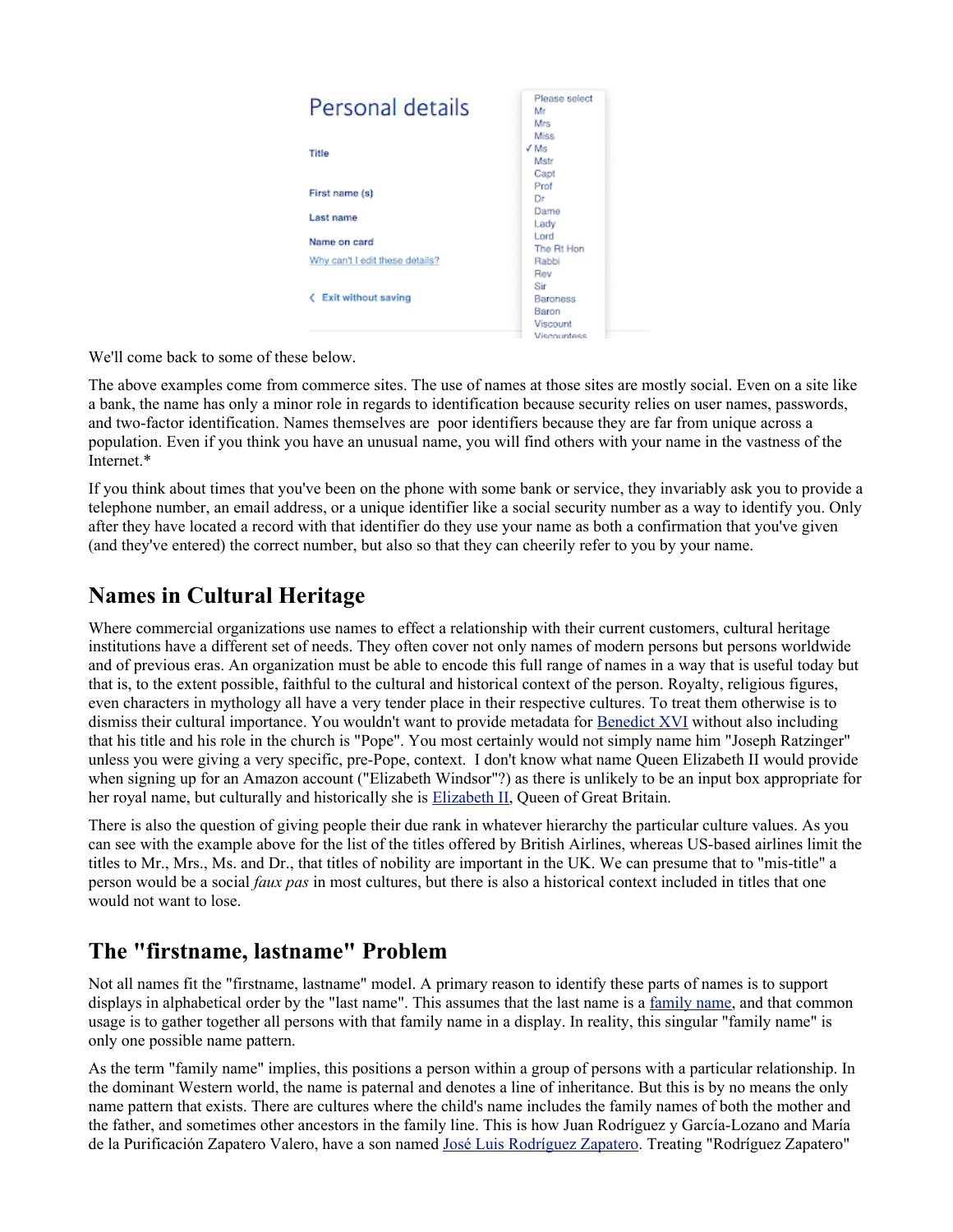as the family name would not bring together the alphabetical entries of the father and son.

There are other cultures that have a given name and a patronymic. While a patronymic may look like a family name, it is not. The singer Björk may have seemed to be using a single name as part of her art, like Cher or Madonna, but in fact in the Icelandic culture persons are known by a single name. When a more precise designation is needed, that name is enhanced with a name based on the given name of their father. In this case, Björk has a more "official" name of Björk Guðmundsdóttir, which is "Björk daughter of Guðmundur". Her father's name was Guðmundur Gunnarsson, he being the son of Gunnar. The author Arnaldur Indriðason is "Arnaldur the son of Indriði." In this practice, creating an order based on the patronymic would result in just a jumble of individual parental names, and persons are almost always called solely by their "first-and-only" name.

Yet another exception to the firstname/lastname conundrum relates to the names of royalty as mentioned above. Charles, Prince of Wales is the son of Elizabeth II. Their names do not connect them which is somewhat ironic given how important family relationships are to royal lineage. Both are of the house of Windsor but you wouldn't know that from their names. Like a Pope, the cultural or political position in these cases outweighs the personal. In addition, the title by which someone is officially known can change over time, making identification even more confusing, with titles being inherited or bestowed as circumstances change. Some people hold a plethora of titles: in addition to Prince of Wales, Charles is Earl of Chester, Duke of Cornwall, Duke of Rothesay, Earl of Merioneth and Baron Greenwich. This is as bad as the name proliferation in Russian novels, and just as confusing.

And there are the "one name" instances. We have historical figures with only a single name ("Homer", "Aesop") but there are also current cultures in which members have only one name.

> While praising the president's new constitution for giving Tamils a better deal, Thirumahal, a Tamil law student who has only one name, said she, too, felt it would not end the war.

He said the authorities in New Delhi expected Mr. Laldenga, who has only one name, to "work within the Constitution." No special security precautions were being enforced in the remote state of roughly half a million people, he added.

Any metadata that strictly requires both a given name and a family name will be unable to accommodate these and it is not unusual for people with only one name to be required to provide a second name to conform to the given/family name expectation in other cultures. There may even be local traditions for how one invents such a name. Yet they would not use that invented name in their own home country.

### **Names and Language**

It is hard to separate language from culture, but there are some name situations in which the name is translated into the "receiving" language. Catherine (the Great) is Catherine in French, Caterina in Italian, etc. The same is true of Popes:

Papa Franciscus (Latin)

Papa Francesco (Italian)

Papa Francisco (Spanish)

Pope Francis (English)

Another twist is that scientists and other cognoscenti of the late medieval and early modern times communicated with each other in Latin, and, probably as a form of showing that they were members of this elite club, often converted their names to a Latin form. Thus, one Aldo Pio Manuzio, a Venetian scholar and a very early book printer, took the name Aldus Pius Manutius. Francis Bacon published his "Novum Organum"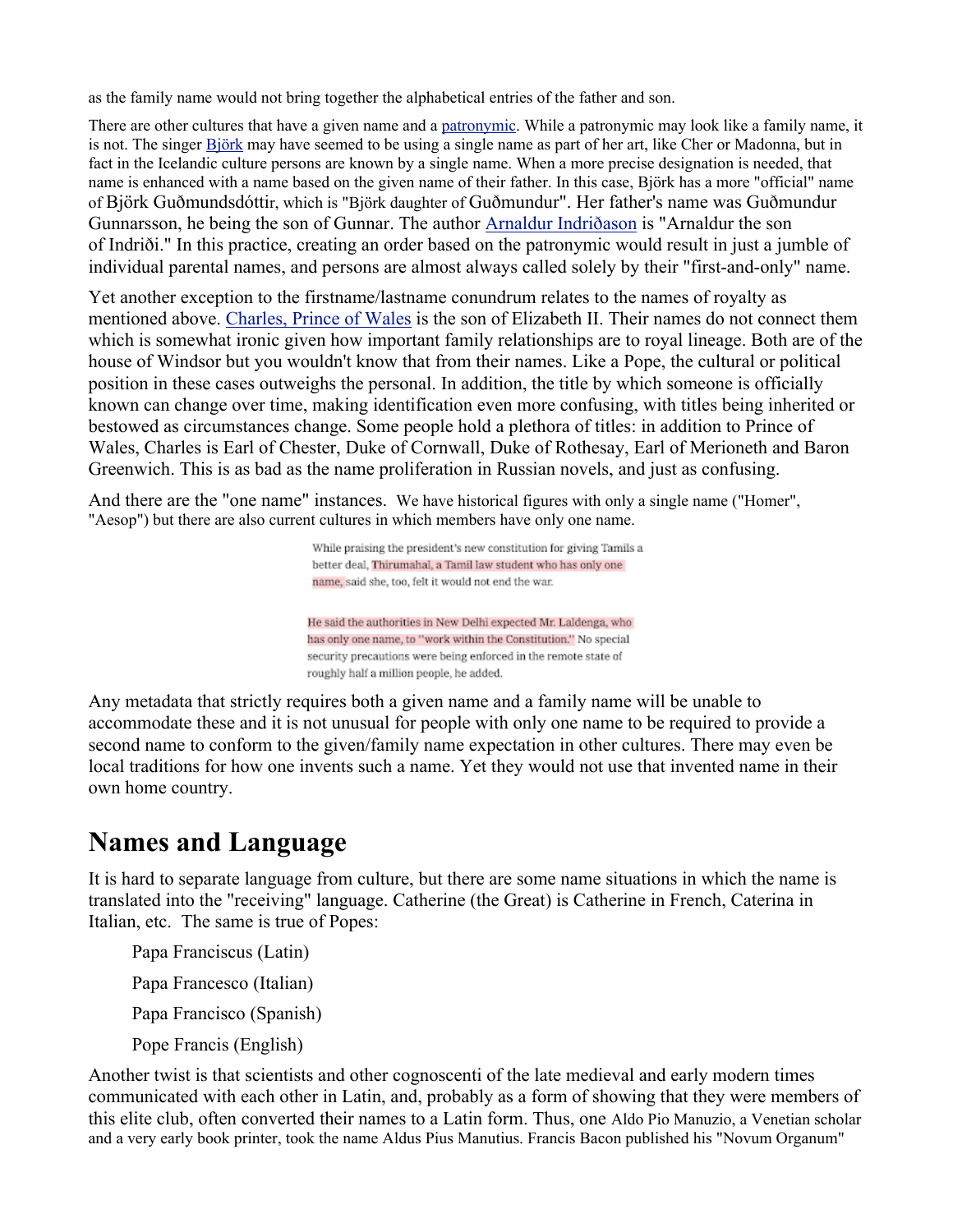(which was in Latin) as "Franciscus Baconis".

Things get doubly complex as people and their names move from one culture to another. Many people of Chinese origin reverse the order of their names from family name first then given name to the preferred order in Western countries that places the family name last. In some cases, as with science fiction author Liu Cixin, a change for the Western marketplace creates a bit of confusion for anyone wanting to correctly encode this Chinese name.



Note that his translator, Ken Liu, an American, uses the Western form of his own name. So this book cover is a good illustration of the name problem across cultures.

#### **Names in Metadata**

How we handle names in metadata design depends mainly on the intended application functions for the data. I give below some key functions that use names, but this is an incomplete list. I can see these four as key purposes for names and their encoding in metadata:

1. **Display** - Names get displayed in a number of different contexts, from phone books to faculty listings on a web site to conference name tags. Displays may use all or only part of a name, and there are a variety of ways that one can order the name parts.

2. **Disambiguation** - Which Mary Jones is this? How do I identify and find the one that I am looking for?

3. **Addressing** - We do want to address people appropriately, and we also want to talk *about* them appropriately.

4. **Finding** - Searching via keyword is without context, so I'll assume that all name forms can be searched in that way. I will describe "finding" as meaning a search for a specific, known name.

I'll trace these through some metadata schemas to illustrate the metadata capabilities one might have.

#### **Library of Congress (and other libraries)**

Libraries have been dealing with names and name forms for, well, forever; as long as there have been libraries. The set of rules for determining what name to enter for someone in the library catalog is many, many tens of pages long, and there are separate rules for personal names, corporate names, and family names. Yet library name practices have their limitations, in particular that names are entered as strings that are to be used to create a specific alphabetical sort order that begins with the surname, followed by a comma, and then the forename(s).

Dempsey, Martin, 1904- Dempsey, Martin E. Dempsey, Mary. Dempsey, Mary A.

Display by family name works well for Western names with family names, but not for Eastern names that place the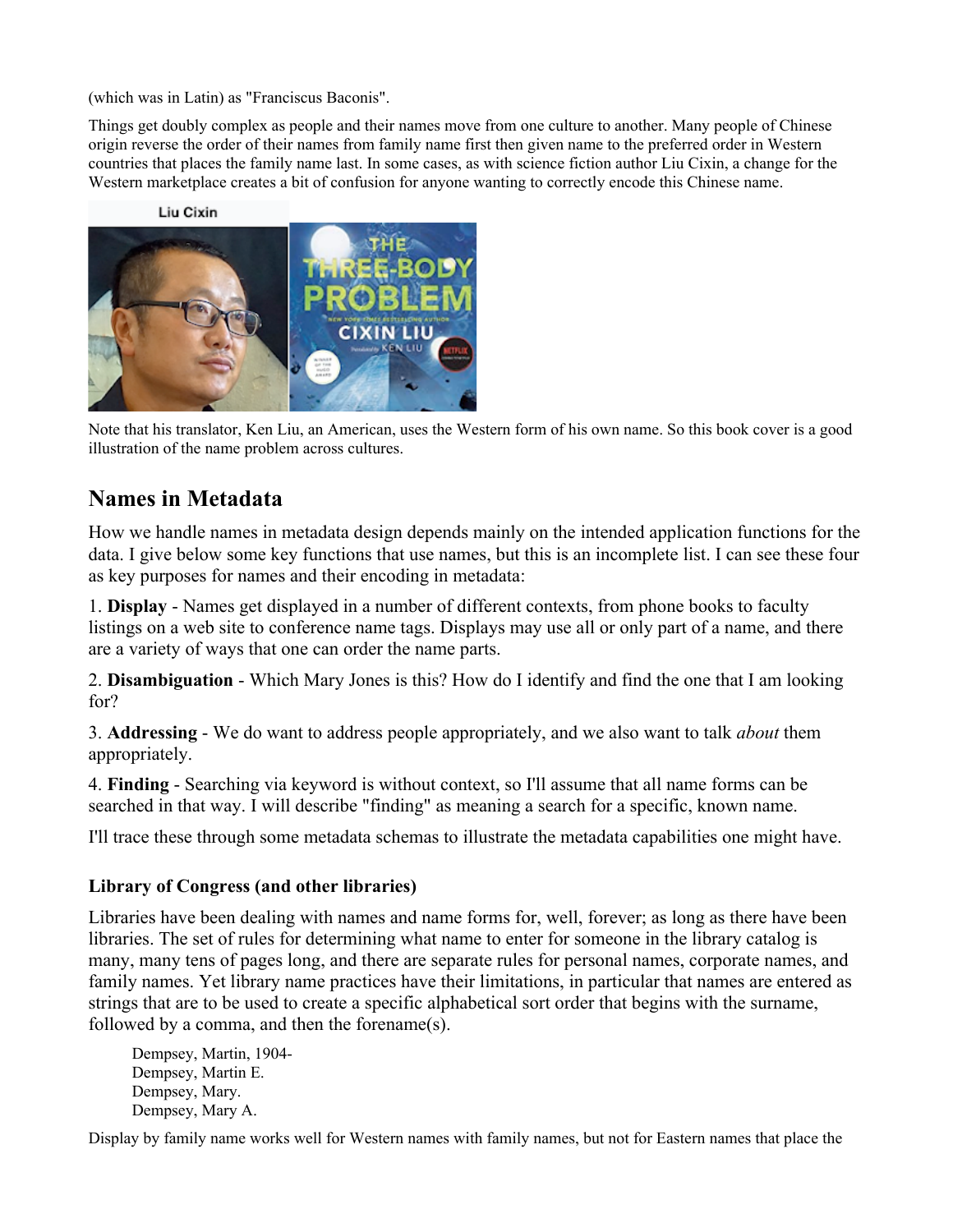family name first.

Mao, Zedong

Following Chinese name practice his name would naturally be given as "Mao Zedong" because the family name is always given first. If one attempts to use the comma to revert names to their natural order, say from "Smith, Jane" to "Jane Smith" then you would also end up with "Zedong Mao" which is not correct in that cultural context. A culturally sensitive "natural order" display is not supported by this metadata.

The primary display form is the Western one of lastname-comma-first names, but there are exceptions for entry by forename, which is given specific coding:

Arnaldur Indriðason, 1961- Homer

As I've shown in the Mao Zedong example, the encoding of name parts in library data does not provide what you might need to create other display forms. In the case of Arnaldur Indriðason, outside of the library need to alphabetize its entries, you may want to know that Indriðason is a patronymic if you intend to use the name to address the person as he would be addressed in his culture. The example of "Mao, Zedong" is lacking the information that this is a name in a culture that regularly refers to people with their surname preceding their given name (and without a comma). You would want to know that this should be rendered as "Mao Zedong" when used in that context.

As you can see in the examples above, the Library of Congress name practice goes beyond just the name and adds elements that are meant to inform and clarify. It includes dates (birth, death); titles and other terms associated with a name (Pope, Jr., illustrator); enumeration (II); and fuller form of the name, which fills in portions of the name that use initials ("Boyle, Timothy D. (Timothy Dale)"). Interestingly, the "III" in Pope Pius III is an enumeration, while the "III" in "John R Kennedy, III" is an "other term associated with a name." I'm going to guess that this primarily relates to the positioning of the "III" in the display. This illustrates a tension between identifying parts of the name and providing the desired display of those parts.

There is a another problem with "title and other terms" because it is a catchall element that doesn't distinguish between some very different types of data. The documentation lists:

- titles designating rank, office, or nobility, e.g., Sir
- terms of address, e.g., Mrs.
- initials of an academic degree or denoting membership in an organization, e.g., F.L.A.
- a roman numeral used with a surname
- other words or phrases associated with the name, e.g., clockmaker, Saint.

As you can see, some of these would display before the name in a "natural order" display:

- *Sir* Paul McCartney
- *Mrs.* Harriet Ward

While others display afterward:

- John Kennedy, *Jr*.
- John Kennedy, *III*

And some can be either or both:

- *Dr.* Paul Johnson, *DDS*
- *Dr.* Sophie Jones, *Ph.D., F.I.P.A*.

There is always the need to disambiguate between people with the same name. Some of these "other terms" work well in identifying a person:

Boyle, Tom *(Professor)*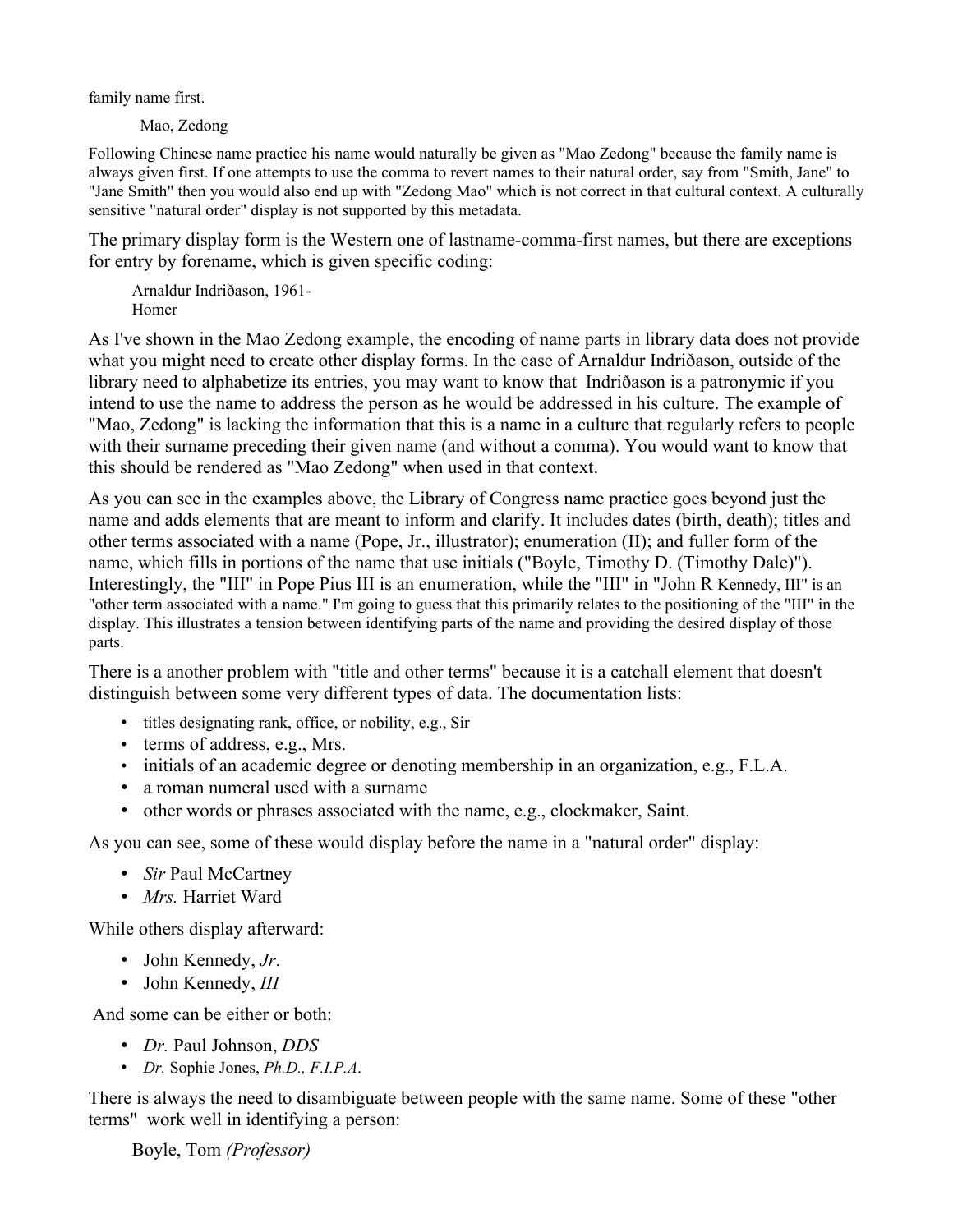Boyle, Tom *(Spiritualist)*

However, the clarification between identical names used most often in library name data is the dates of birth and death. These used to be included only when necessary to distinguish between identical names but the information is now included whenever it is available to the cataloger. This makes the dates an integral part of the name, much as the roman numerals of the names of Popes.

Pius I, Pope, d. ca. 154 Pius II, Pope, 1405-1464

Although perhaps once useful for the purpose of distinguishing otherwise identical names, the sheer number of people who are included in library catalogs has greatly limited the utility of these dates for disambiguation.

Kennedy, John, 1919-1945 Kennedy, John, 1921- Kennedy, John, 1926-1994 Kennedy, John, 1928- Kennedy, John, 1931- Kennedy, John, 1931-2004 Kennedy, John, 1934-2012 Kennedy, John, 1939- Kennedy, John, 1940- Kennedy, John, 1947- Kennedy, John, 1948- Kennedy, John, 1951- Kennedy, John, 1953- Kennedy, John, 1956- Kennedy, John, 1959- Kennedy, John, 1963- Kennedy, John, 1965- Kennedy, John, 1973- Kennedy, John, -1988.

There is provision for alternate versions of names in library practice although these reside in a separate file and are not always linked to the primary name in library databases.

Boyle, Thomas John see: Boyle, T. C.

The library name practices, although probably the most detailed of any metadata name schemes, are not very generalizable; they serve one designated application, which is the alphabetical order of the entries in the library catalog.

#### **Dublin Core**

Dublin Core is absolutely minimal when it comes to names, as "core" implies. It provides only one property, dct:creator, without further detail. It also does not distinguish between persons and organizations: both can be coded as "creator" with an implicit class of Agent. Any further intelligence must be provided elsewhere in a metadata scheme that makes use of Dublin Core.

Dublin Core does allow for the value of the dct:creator property to be either a literal or an IRI or Bnode, and the encoding of the value of the IRI could be a more precise name form. Using an IRI could also be a method for providing a unique identity for the creator.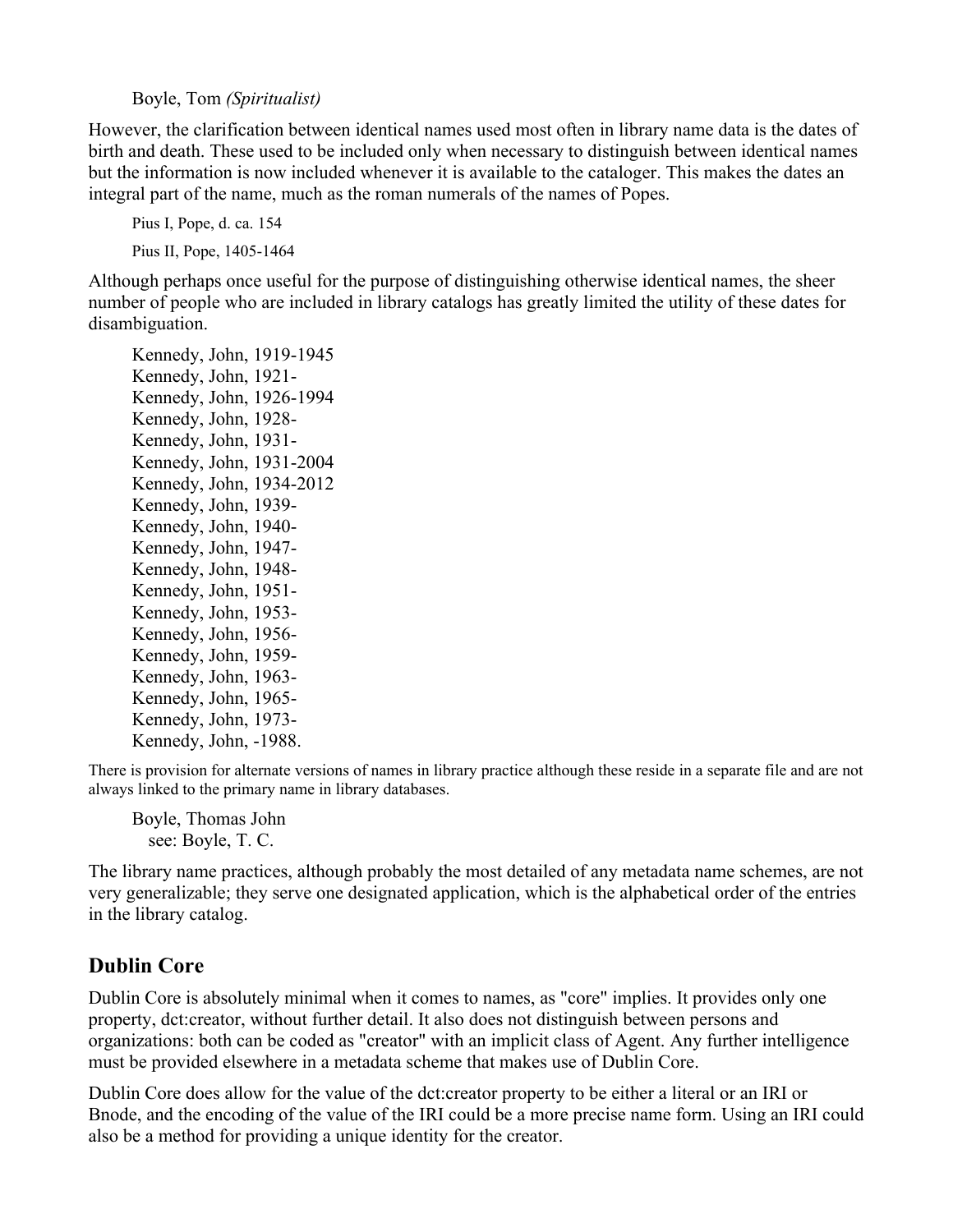#### **FOAF**

The "Friend of a Friend" vocabulary is about people, their names, and some modern social connectivity: email address, web site, etc. FOAF has three name properties:

- foaf: name which can be used to an entire name, undifferentiated in terms of types of name
- foaf:familyName & foaf:givenName intended to be used together (but with no mechanism to enforce that) this allows an obvious separation between the names. How they would display is left to the applications that make use of them.

The foaf:familyName and foaf:givenName cover a limited set of name forms. In the context of many online sites this may suffice, especially where there is no enforcement of "real" names. Given that FOAF was developed for use within and between online social sites, it avoids the need for historical forms of names.

All of these are defined as taking literal values, which we know does not provide an unambiguous identity for a person. There are properties defined in FOAF under the "Social Web" rubric, such as an email address, that should serve to disambiguate persons in a particular social context. These are not, however, part of the name itself.

#### **schema.org**

The vocabulary schema.org was developed to provide "structured data on the Internet". (This is exactly the original impetus behind Dublin Core. How that went south, and what schema.org attempts to do instead, is beyond this post.) The vocabulary listed under the person schema is extensive, although only a few elements are directly related to names:

sdo:familyName, sdo:givenName, sdo:additionalName

sdo:givenName, is defined as the "first name" and sdo:familyName, is defined as the "last name". sdo:additionalName, is "An additional name for a Person, can be used for a middle name". This latter is highly flexible but at the same time non-specific. It also creates some confusion in terms of the order of names for anyone whose name does not fit the exact "first-middle-last" pattern. As shown above, it's not totally uncommon to have more than one name that can fit into any of those particular buckets. Presumably the properties are repeatable, but they are defined with the singular term "name". It also does not clarify a display order.

sdo:givenName "T." sdo:familyName "Boyle" sdo:additionalName "C."

Schema.org does have properties for both pre-name and post-name honorifics. The examples given for these are: sdo:honorificPrefix (Dr., Mrs.); sdo:honorificSuffix (M.D., PhD). These examples don't make it clear if it might be possible to encode:

sdo:givenName "Charles" sdo:honorificSuffix "Prince of Wales"

or

sdo:givenName "Pius" sdo:honorificPrefix "Pope" sdo:honorificSuffix "II"

In any case it appears that this would not distinguish between the informal honorifics like "Esq." and those that are essential parts of the name such as titles of nobility. There also does not seem to be an obvious way to encode nonhonorific suffixes, such as "Jr." or "III".

Without some strong guidance, it would be hard to know which of these properties would be used for the parts of a name like María de la Purificación Zapatero Valero. We'll see a possible solution to this with Wikidata, below.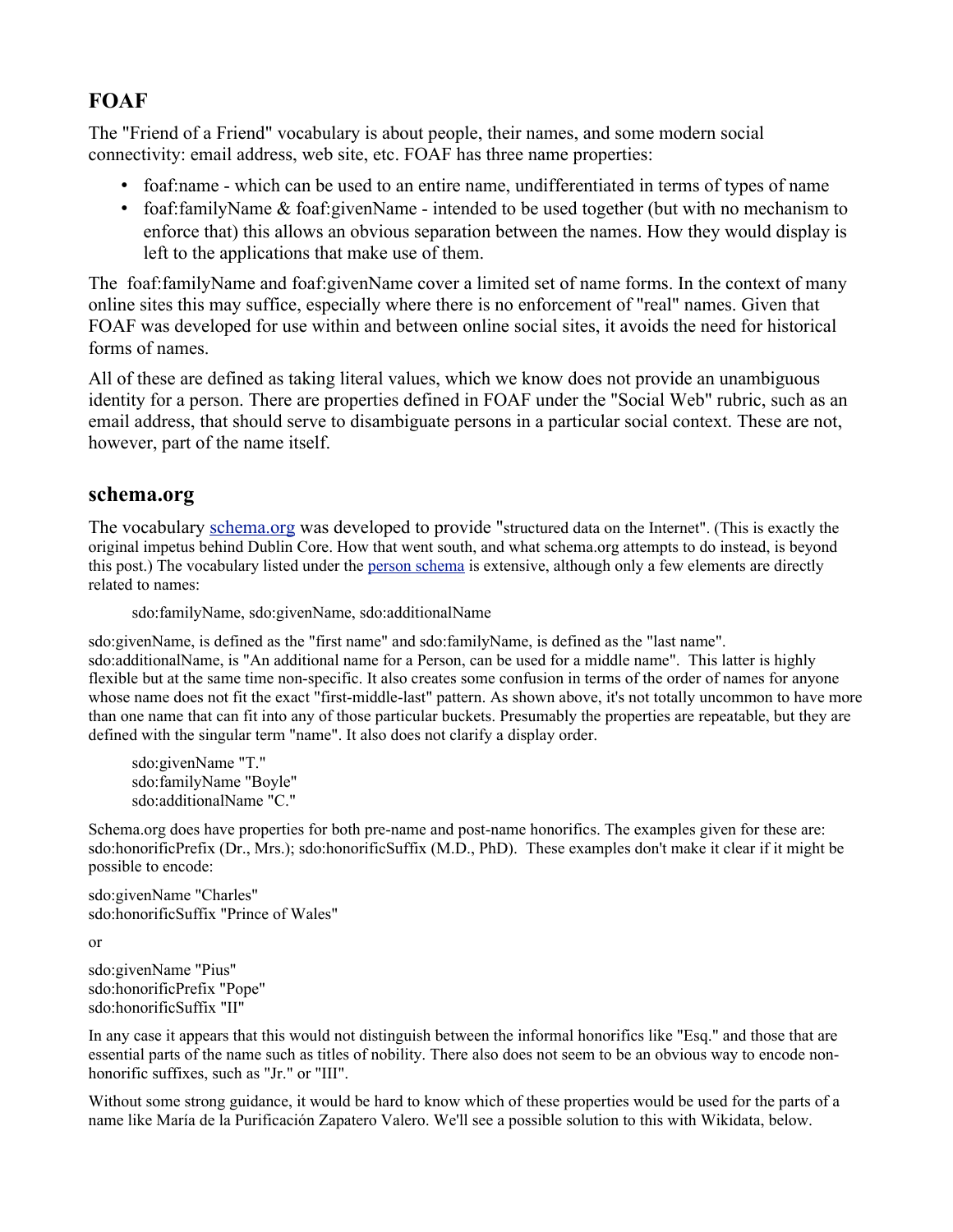#### **Wikipedia**

Wikipedia has probably millions of articles for people and therefore has to deal with the question of names. Their search does not distinguish between names and other article topics, and all are searched in left-to-right natural order in a drop-down box. Names are article titles just as any topic can be an article title.

There is no special coding of the name or parts of the name - it is simply a string of characters. Where more than one person has the same name article creators must add something to disambiguate the name which is usually done by adding an area of activity and perhaps a location associated with that activity:



Wikipedia also has a special type of page where topics that have common terms, including names, can be further defined.

#### John F. Kennedy (disambiguation)

From Wikipedia, the free encyclopedia

John F. Kennedy (1917-1963) was the 35th president of the United States.

John F. Kennedy may also refer to:

#### People [edit source]

- . John F. Kennedy Jr. (1960-1999), son of John F. Kennedy
- . John F. Kennedy (Georgia politician) (born 1965), member of the Georgia State Senate
- . John Fitzgerald Kennedy, man convicted of the murder of Thomas and Jackie Hawks
- John Francis Kennedy (disambiguation), several people

These pages allow an explanation to distinguish between people who share a name. It goes beyond the parenthetical phrases that are used to create unique article names for persons with the same name, and is much more humanfriendly than the birth and death dates that library cataloging relies on. Yet while Wikipedia excels in disambiguation, its encoding for names is limited to a single property, "name", in the infobox for a person, although it also allows for honorifics and for alternative forms of the name.

```
honorific prefix
                      =name
                      =| honorific_suffix
l image
                      =∣ imaqe size
                      =| alt
                      =| caption
                      =| native_name
                      \quad =| native_name_lang
                      =| birth_name
                      =
```
Because the various Wikipedias are divided by language, there are properties for translations and transliterations of names, and it allows for name changes over the course of a person's life.